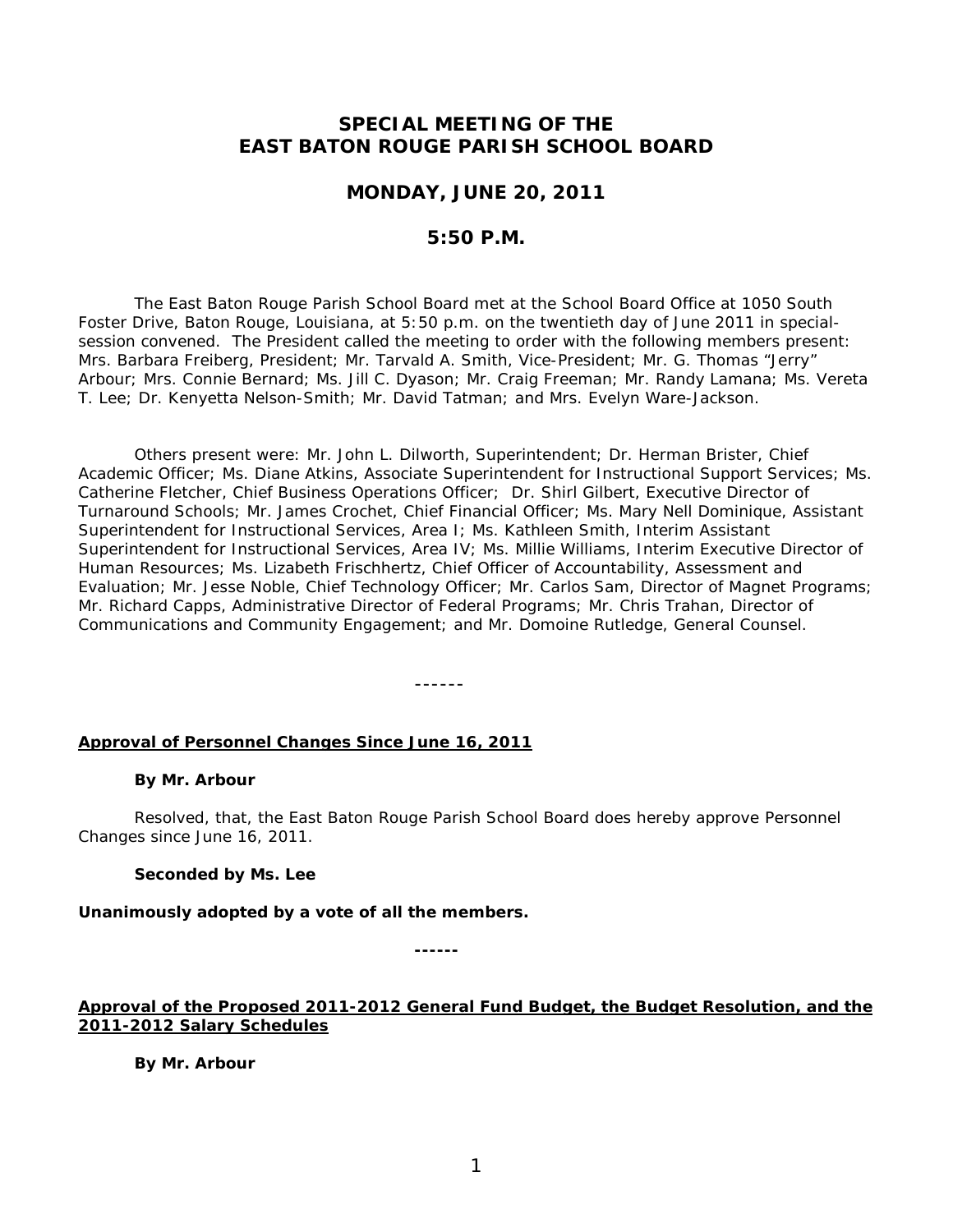Resolved, that, the East Baton Rouge Parish School Board does hereby approve the Proposed 2011-2012 General Fund Budget, the Budget Resolution, and the 2011-2012 Salary Schedules.

### **Seconded by Mr. Smith**

#### **Discussion followed.**

#### **The following substitute motion was made.**

### **By Ms. Dyason**

Resolved, that, the East Baton Rouge Parish School Board does hereby approve the Proposed 2011-2012 General Fund Budget, the Budget Resolution, and the 2011-2012 Salary Schedules with the amendment of adding \$257,000 for Transportation on Page 211, Section VII, Line Item C of the Budget.

#### **Seconded by Mrs. Bernard**

**The vote on the substitute motion was as follows:**

| Yeas: (5)      | Mrs. Bernard, Ms. Dyason, Mrs. Freiberg, Mr. Tatman, and Mrs.<br>Ware-Jackson    |
|----------------|----------------------------------------------------------------------------------|
| Nays: (6)      | Mr. Arbour, Mr. Freeman, Mr. Lamana, Ms. Lee, Dr. Nelson-Smith,<br>and Mr. Smith |
| Abstained: (0) | <b>None</b>                                                                      |
| Absent: (0)    | <b>None</b>                                                                      |
|                |                                                                                  |

**The substitute motion failed.**

**The Vote on the original motion was as follows:**

| Yeas: (11) | Mr. Arbour, Mrs. Bernard, Ms. Dyason, Mr. Freeman, Mrs.<br>Freiberg, Mr. Lamana, Ms. Lee, Dr. Nelson-Smith, Mr. Smith, Mr.<br>Tatman, and Mrs. Ware-Jackson |
|------------|-------------------------------------------------------------------------------------------------------------------------------------------------------------|
| Nays: (0)  | <b>None</b>                                                                                                                                                 |

**Abstained: (0) None**

**Absent: (0) None**

**The original motion passed.**

**------**

**There being no further business, the Board adjourned by acclamation.**